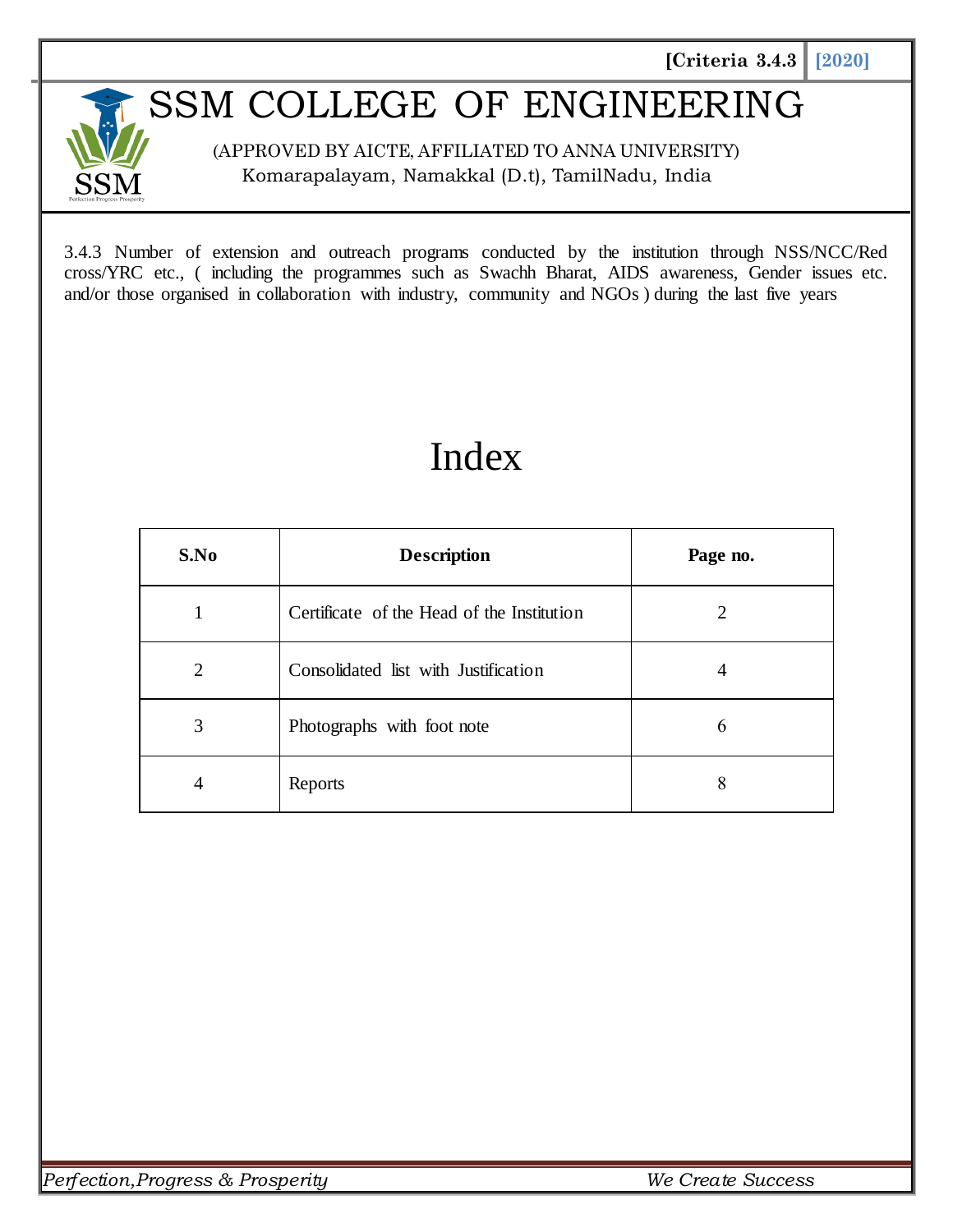

## SSM COLLEGE OF ENGINEERING

(APPROVED BY AICTE, AFFILIATED TO ANNA UNIVERSITY) Komarapalayam, Namakkal (D.t), TamilNadu, India

# Certificate of the Head of the Institution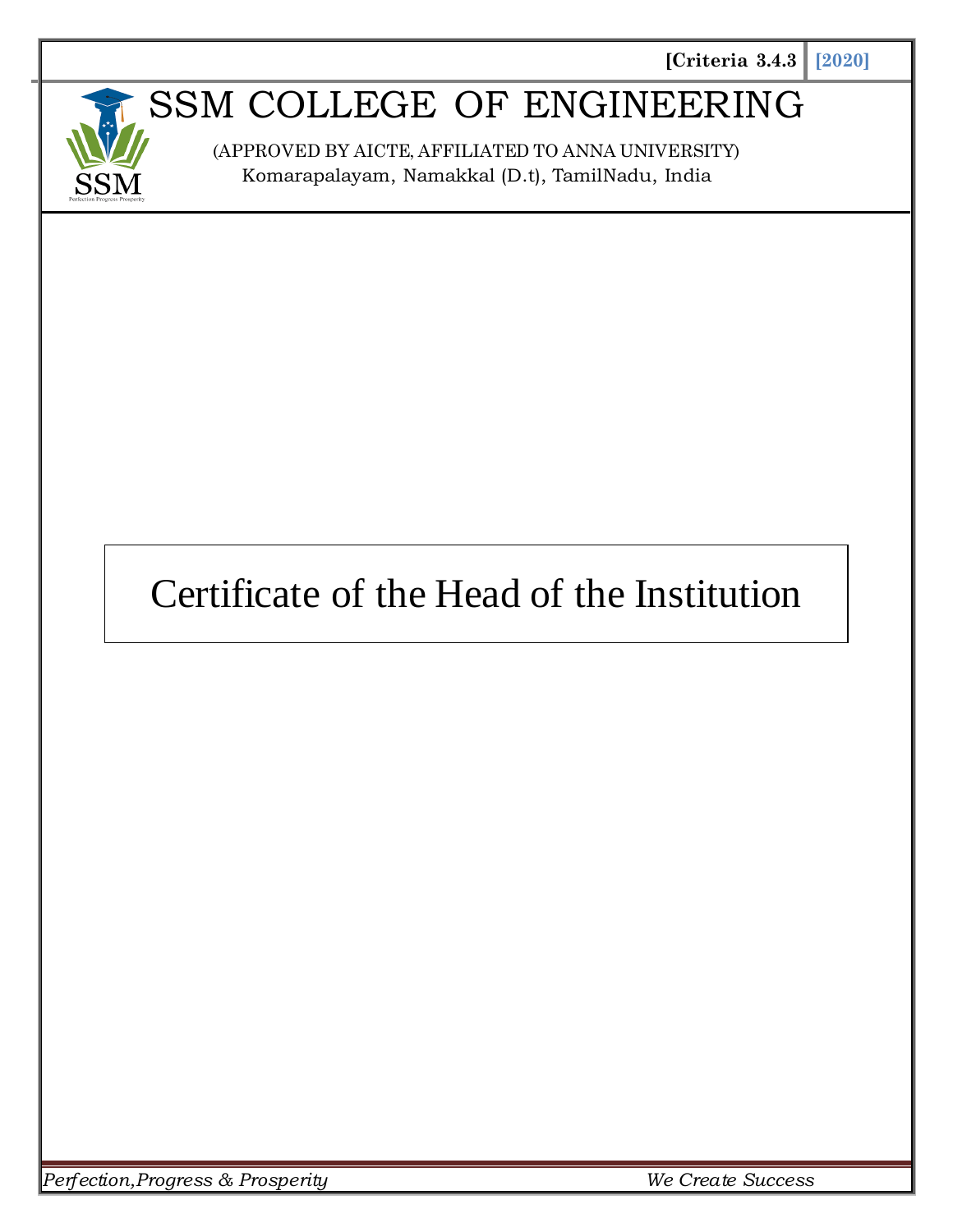

# **SSM College of Engineering**

(Sponsored by SSM Foundation Trust for Educational and Social Development)<br>(Approved by AICTE, New Delhi. F. No.732-52-119 (E)/ET/97) Affiliated to Anna University, Chennai. Recognised by UGC under section 2 (f) & 12 (B) of UGC Act, 1956.

NH-544, Salem Main Road, KOMARAPALAYAM - 638 183. Namakkal Dt. TAMILNADU. Phone: (04288) 267702, 267703, 264157, 267247 Fax: (04288) 265247 e-mail: enquiries@ssmce.ac.in website: www.ssmce.ac.in

> 24.11.2020 Date.

#### Ref: SSMCE/NAAC/DVV3.4.3

#### TO WHOM SO EVER IT MAY CONCERN

#### **DVV Clarification**

Criteria 3.4.3 Number of extension and outreach programs conducted by the institution through NSS/NCC/Red cross/YRC etc., during the last five years

This is certifying that number of extension and outreach programs conducted by the institution through NSS/NCC/Red cross/YRC etc., are given below. All the programmes are jointly organized by NSS, Redcoross, YRC and APEX club.

| <b>Academic Year</b>         | 2018-2019 | 2017-2018 | 2016-2017 | 2015-2016 | 2014-2015 |
|------------------------------|-----------|-----------|-----------|-----------|-----------|
| No. of extension<br>Programs |           |           |           |           |           |

Total Number of extension and outreach 58 programs conducted

And also certify that during the Independence Day, Republic day and Ganthi Jayanthi and teachers day volunteers are participated in different outreach program like cleaning work in schools, tree plantation and awareness camp in outside campus. Hence all the programmes are extension outreach activities programme.



Principalul I

**Principal SSM College of Engineering** Komarapalayam - 638183.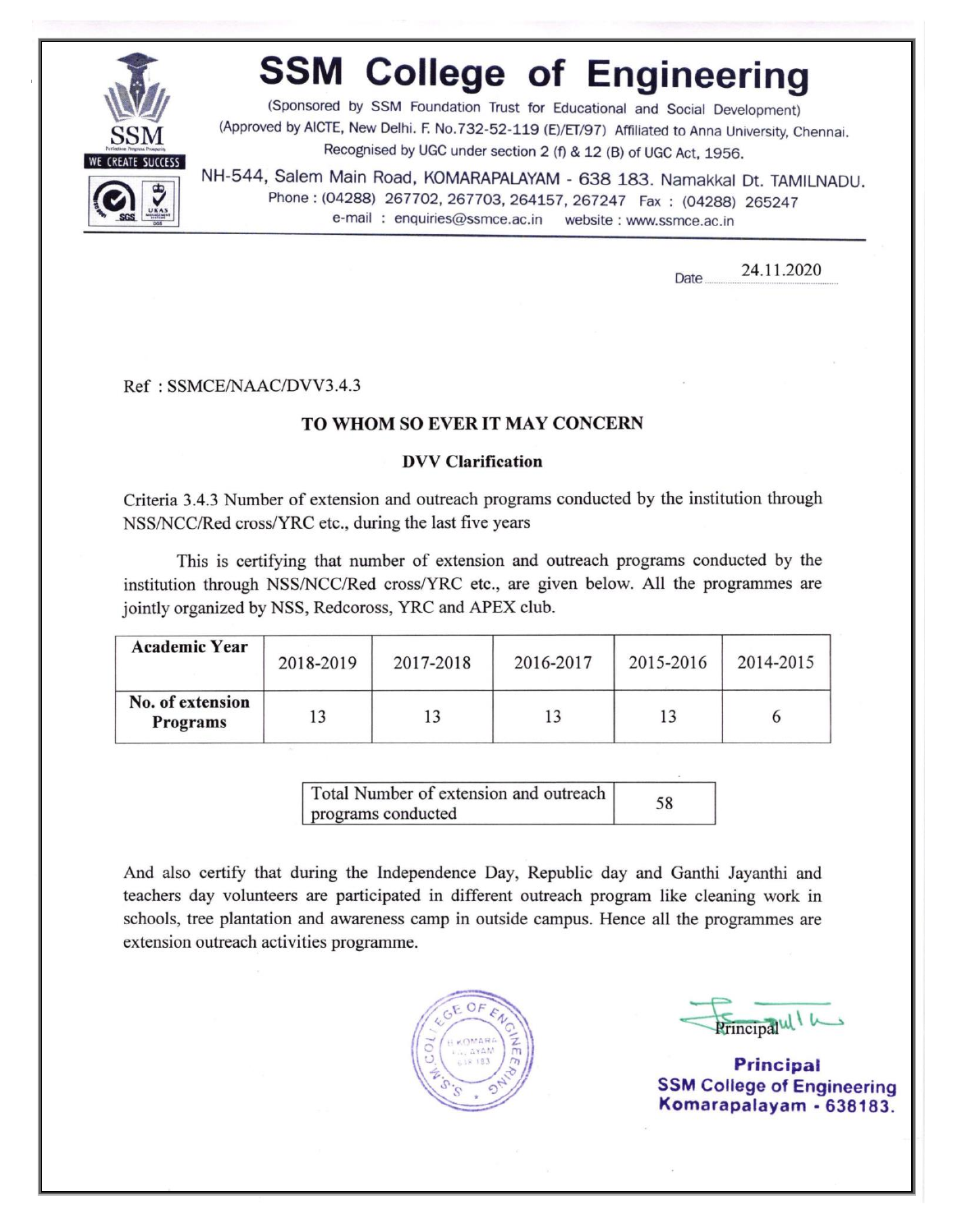

## SSM COLLEGE OF ENGINEERING

(APPROVED BY AICTE, AFFILIATED TO ANNA UNIVERSITY) Komarapalayam, Namakkal (D.t), TamilNadu, India

# Consolidated List with Justification

*Perfection,Progress & Prosperity We Create Success*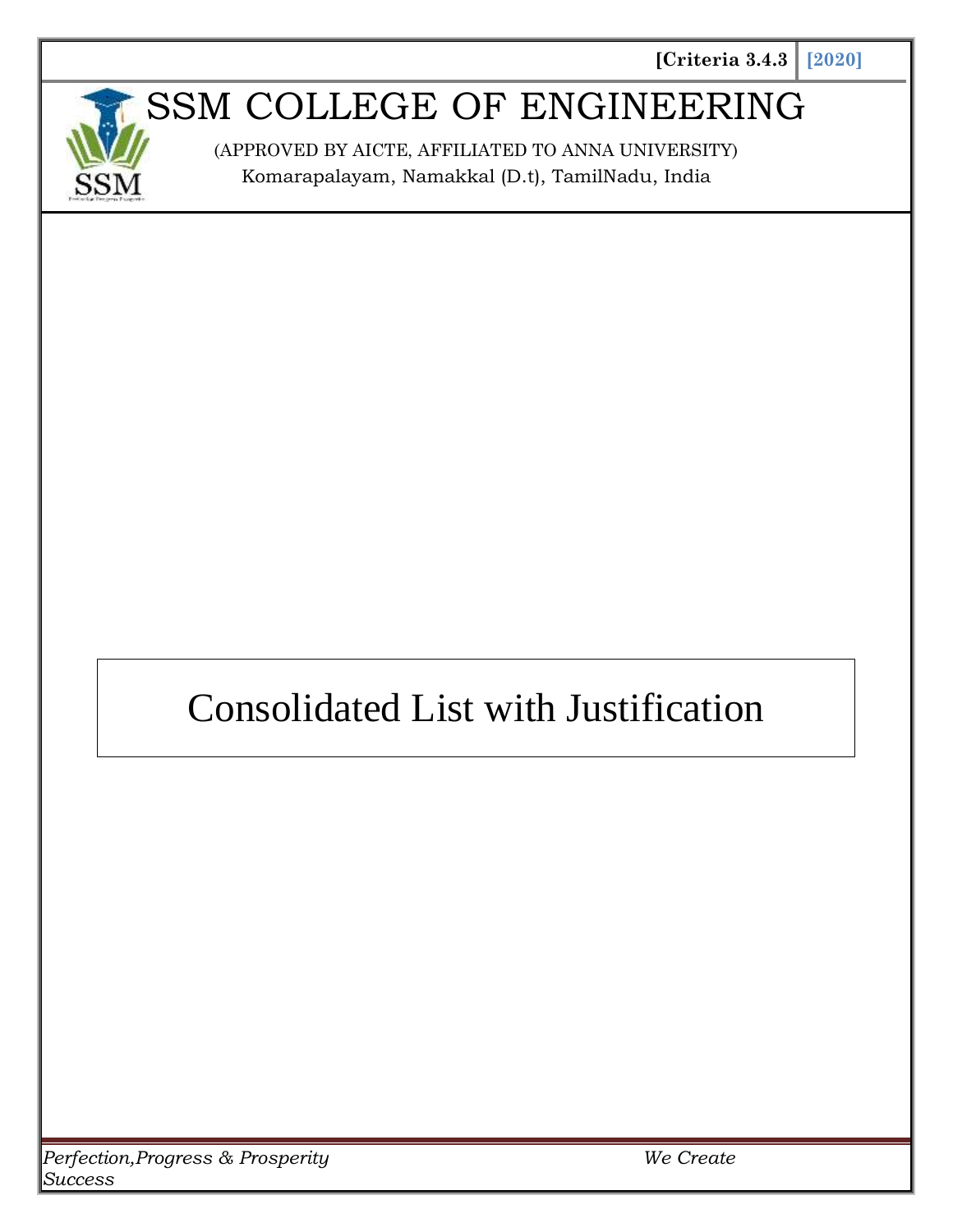### SSM COLLEGE OF ENGINEERING

(APPROVED BY AICTE, AFFILIATED TO ANNA UNIVERSITY) Komarapalayam, Namakkal (D.t), TamilNadu, India

3.4.3 Number of extension and outreach programs conducted by the institution through NSS/NCC/Red cross/YRC etc., (including the programmes such as Swachh Bharat, AIDS awareness, Gender issues etc. and/or those organized in collaboration with industry, community and NGOs ) during the last five years

### Consolidated List of activities with Justification

| <b>Sno</b> Description    | Link                                                  |
|---------------------------|-------------------------------------------------------|
| Excel file as per NAAC    | https://www.ssmce.ac.in/naacdvvfiles/Criterion3/3.4.3 |
| format with justification | NSS_justify.xls                                       |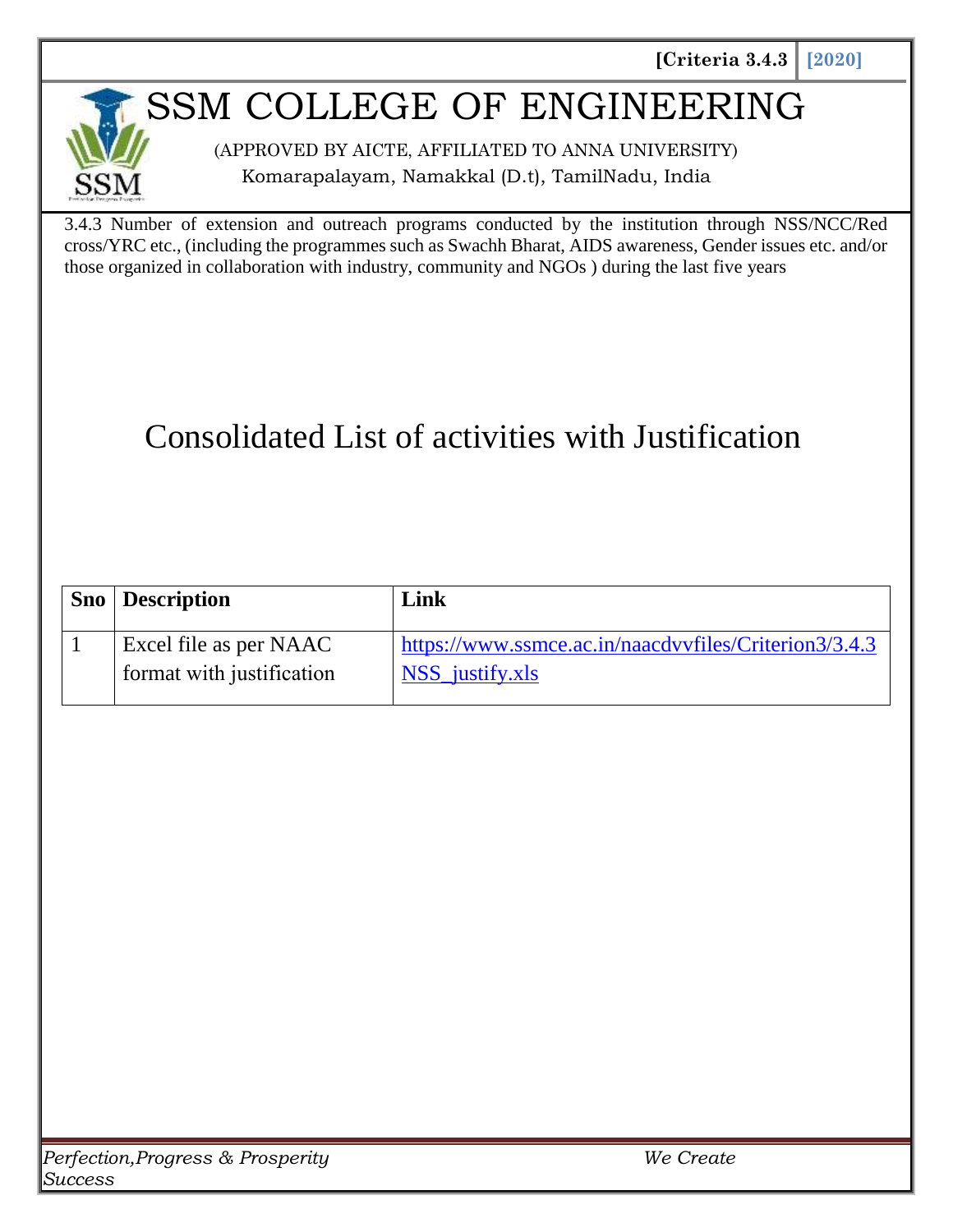

## SSM COLLEGE OF ENGINEERING

(APPROVED BY AICTE, AFFILIATED TO ANNA UNIVERSITY) Komarapalayam, Namakkal (D.t), TamilNadu, India

# Photographs with foot note and date

*Perfection,Progress & Prosperity We Create Success*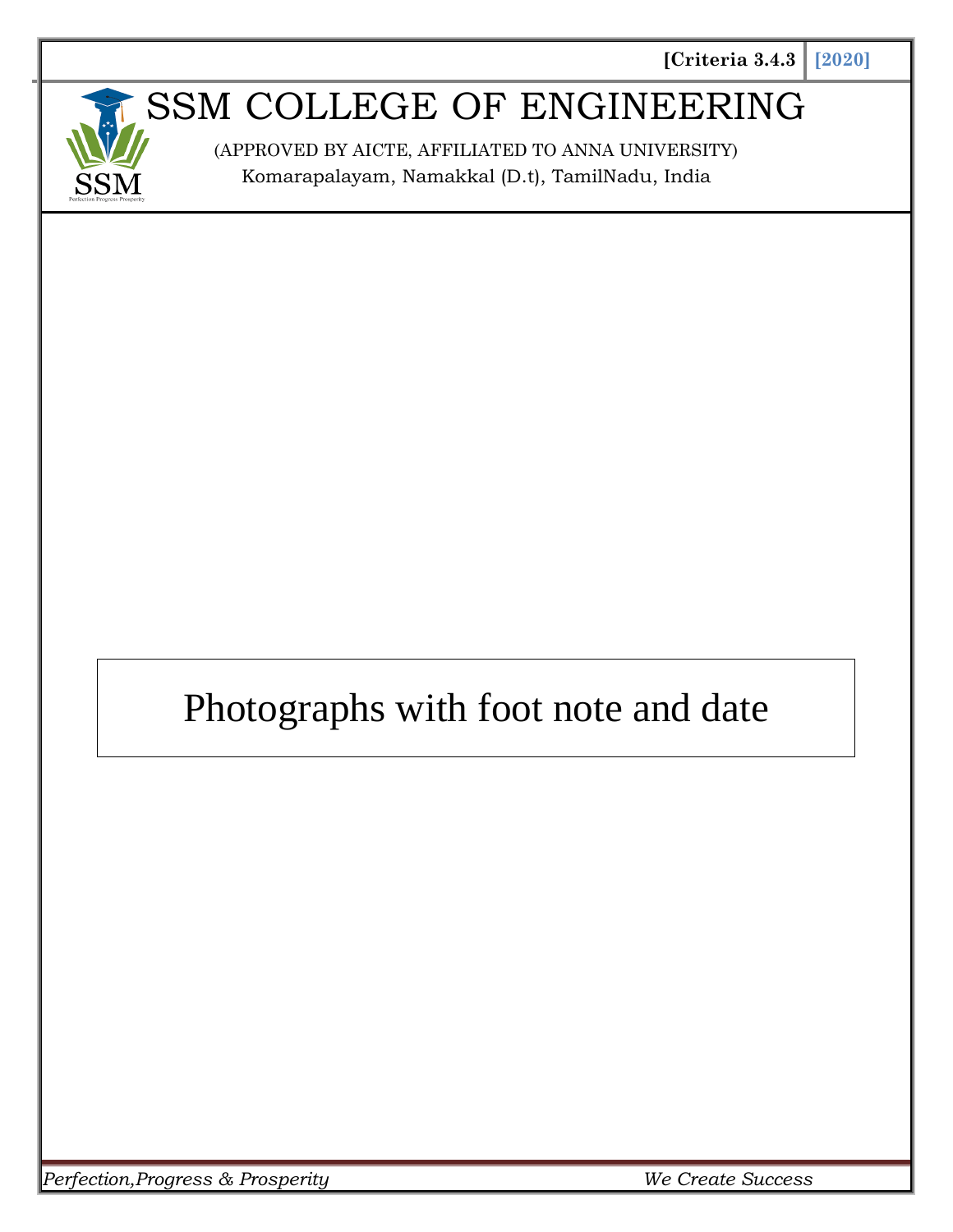### SSM COLLEGE OF ENGINEERING

(APPROVED BY AICTE, AFFILIATED TO ANNA UNIVERSITY) Komarapalayam, Namakkal (D.t), TamilNadu, India

3.4.3 Number of extension and outreach programs conducted by the institution through NSS/NCC/Red cross/YRC etc., ( including the programmes such as Swachh Bharat, AIDS awareness, Gender issues etc. and/or those organised in collaboration with industry, community and NGOs ) during the last five years

# Photographs of activity with foot note and date

| <b>Sno</b> Description     | Link                                                  |
|----------------------------|-------------------------------------------------------|
| <b>Extension activity</b>  | https://www.ssmce.ac.in/naacdvvfiles/Criterion3/3.4.3 |
| Photographs with foot note | photos_with_date.pdf                                  |
| and date caption           |                                                       |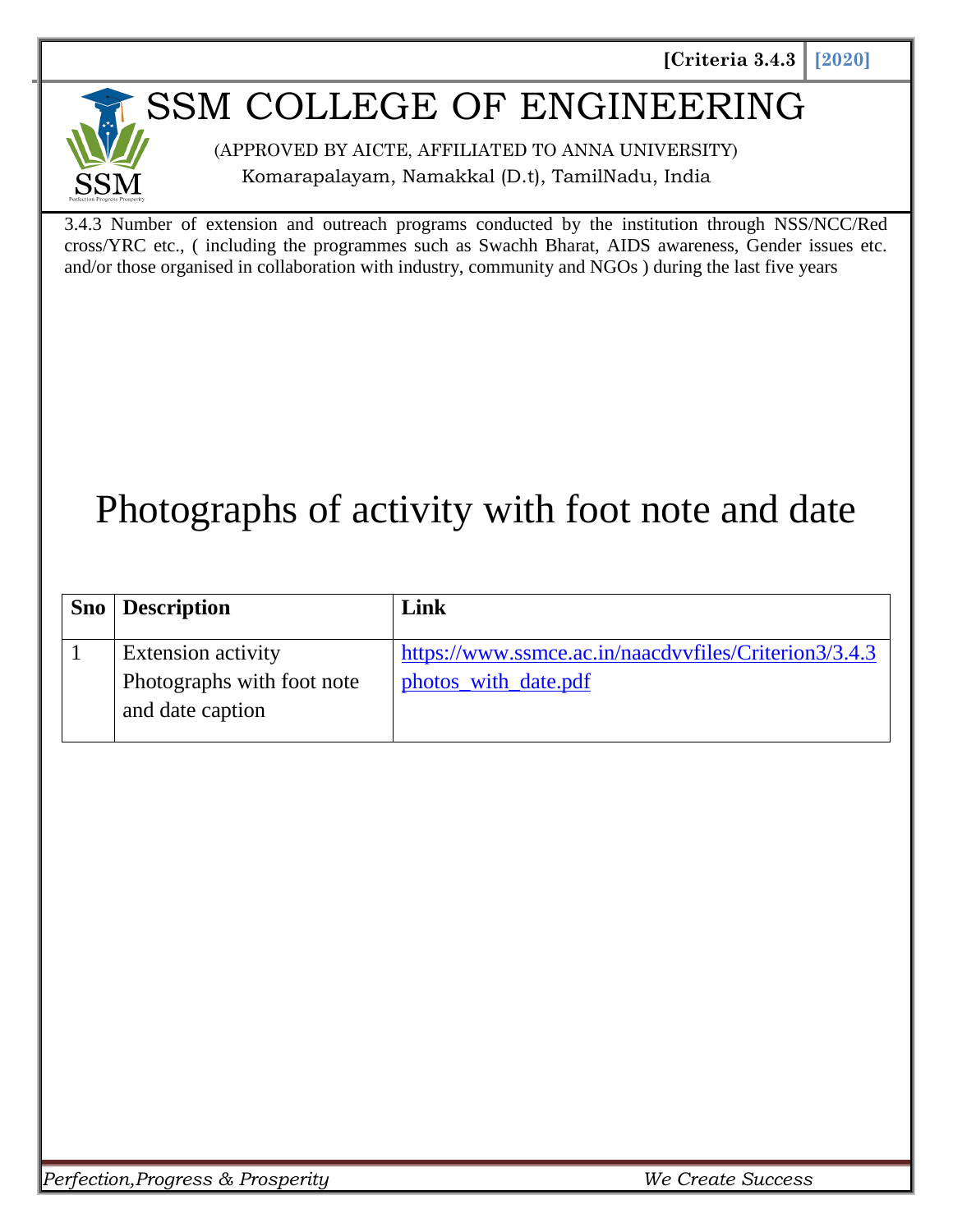

# SSM COLLEGE OF ENGINEERING

(APPROVED BY AICTE, AFFILIATED TO ANNA UNIVERSITY) Komarapalayam, Namakkal (D.t), TamilNadu, India

# Reports

*Perfection,Progress & Prosperity We Create Success*